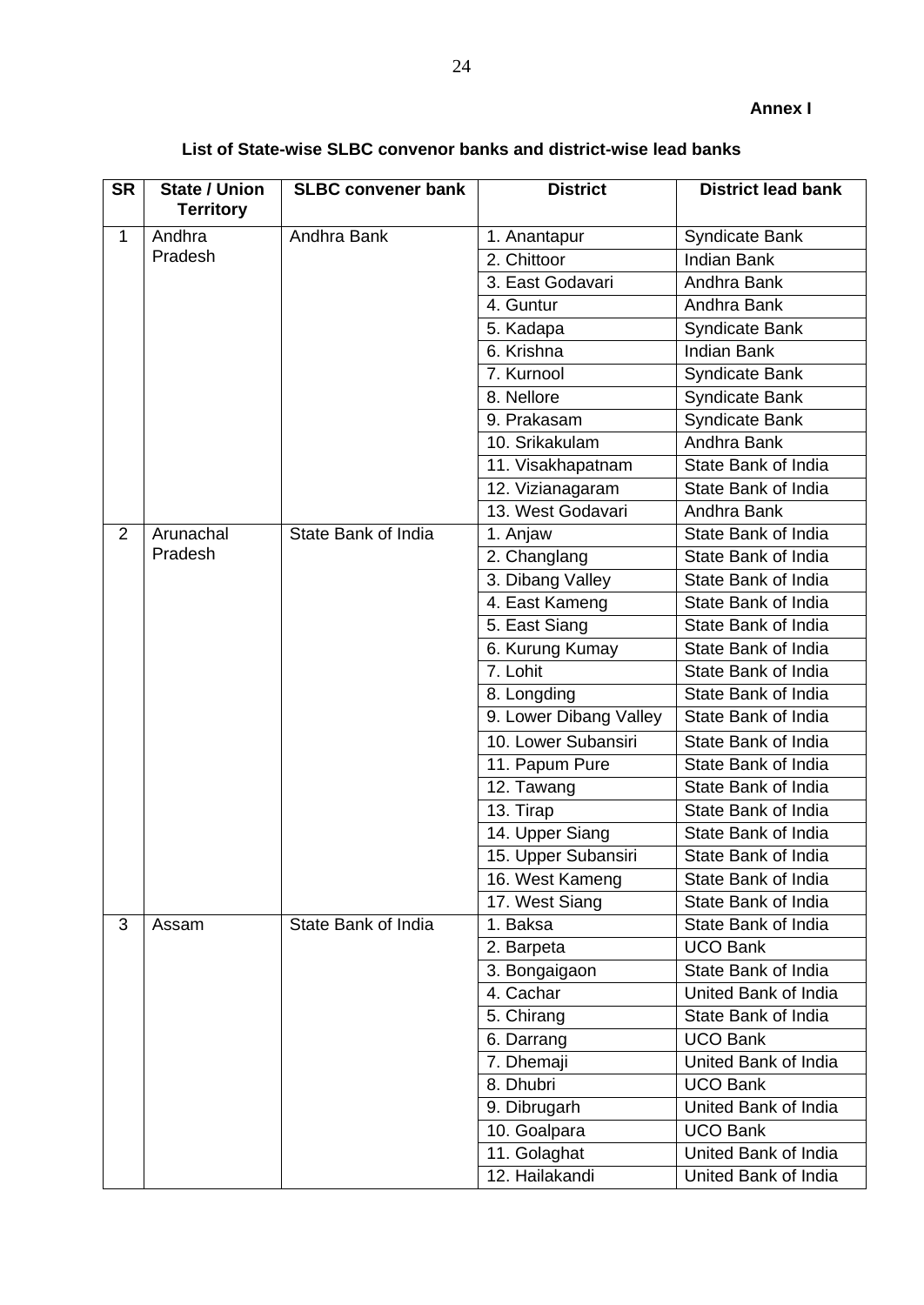|   |              |                     | 13. Jorhat                  | United Bank of India                   |
|---|--------------|---------------------|-----------------------------|----------------------------------------|
|   |              |                     | 14. Kamrup                  | <b>UCO Bank</b>                        |
|   |              |                     |                             |                                        |
|   |              |                     | 15. Kamrup Metro            | <b>UCO Bank</b><br>State Bank of India |
|   |              |                     | 16. Karbi Anglong           |                                        |
|   |              |                     | 17. Karimganj               | United Bank of India                   |
|   |              |                     | 18. Kokrajhar               | <b>UCO Bank</b>                        |
|   |              |                     | 19. Lakhimpur               | United Bank of India                   |
|   |              |                     | 20. Morigaon                | United Bank of India                   |
|   | Assam        | State Bank of India | 21. Nagaon                  | United Bank of India                   |
|   |              |                     | 22. Nalbari                 | <b>UCO Bank</b>                        |
|   |              |                     | 23. North Cachar Hills      | State Bank of India                    |
|   |              |                     | 24. Sivasagar               | United Bank of India                   |
|   |              |                     | 25. Sonitpur                | <b>UCO Bank</b>                        |
|   |              |                     | 26. Tinsukia                | United Bank of India                   |
|   |              |                     | 27. Udalguri                | State Bank of India                    |
| 4 | <b>Bihar</b> | State Bank of India | 1. Araria                   | State Bank of India                    |
|   |              |                     | 2. Arwal                    | <b>Punjab National Bank</b>            |
|   |              |                     | 3. Aurangabad               | Punjab National Bank                   |
|   |              |                     | 4. Banka                    | <b>UCO Bank</b>                        |
|   |              |                     | 5. Begusarai                | <b>UCO Bank</b>                        |
|   |              |                     | 6. Bhabua (Kaimur)          | Punjab National Bank                   |
|   |              |                     | 7. Bhagalpur                | <b>UCO Bank</b>                        |
|   |              |                     | 8. Bhojpur (Arrah)          | Punjab National Bank                   |
|   |              |                     | 9. Buxar                    | <b>Punjab National Bank</b>            |
|   |              |                     | 10. Darbhanga               | Central Bank of India                  |
|   |              |                     | 11. East Champaran          | Central Bank of India                  |
|   |              |                     | 12. Gaya                    | Punjab National Bank                   |
|   |              |                     | 13. Gopalgunj               | Central Bank of India                  |
|   |              |                     | 14. Jamul                   | State Bank of India                    |
|   |              |                     | 15. Jehanabad               | <b>Punjab National Bank</b>            |
|   |              |                     | 16. Katihar                 | Central Bank of India                  |
|   |              |                     | 17. Khagaria                | Union Bank of India                    |
|   |              |                     | 18. Kishanganj              | State Bank of India                    |
|   |              |                     | 19. Lakhisarai              | Punjab National Bank                   |
|   |              |                     | 20. Madhepura               | State Bank of India                    |
|   |              |                     | $\overline{21}$ . Madhubani | Central Bank of India                  |
|   |              |                     | 22. Monghyr                 | <b>UCO Bank</b>                        |
|   |              |                     | 23. Muzaffarpur             | Central Bank of India                  |
|   |              |                     | 24. Nalanda                 | Punjab National Bank                   |
|   |              |                     | 25. Nawada                  | Punjab National Bank                   |
|   |              |                     | 26. Patna                   | <b>Punjab National Bank</b>            |
|   |              |                     | 27. Purnia (Purnea)         | State Bank of India                    |
|   |              |                     |                             |                                        |
|   |              |                     | 28. Rohtas (Sasaram)        | Punjab National Bank                   |
|   |              |                     | 29. Saharsa                 | State Bank of India                    |
|   |              |                     | 30. Samastipur              | Union Bank of India                    |
|   |              |                     | 31. Saran                   | Central Bank of India                  |
|   |              |                     | 32. Sheikhpura              | Canara Bank                            |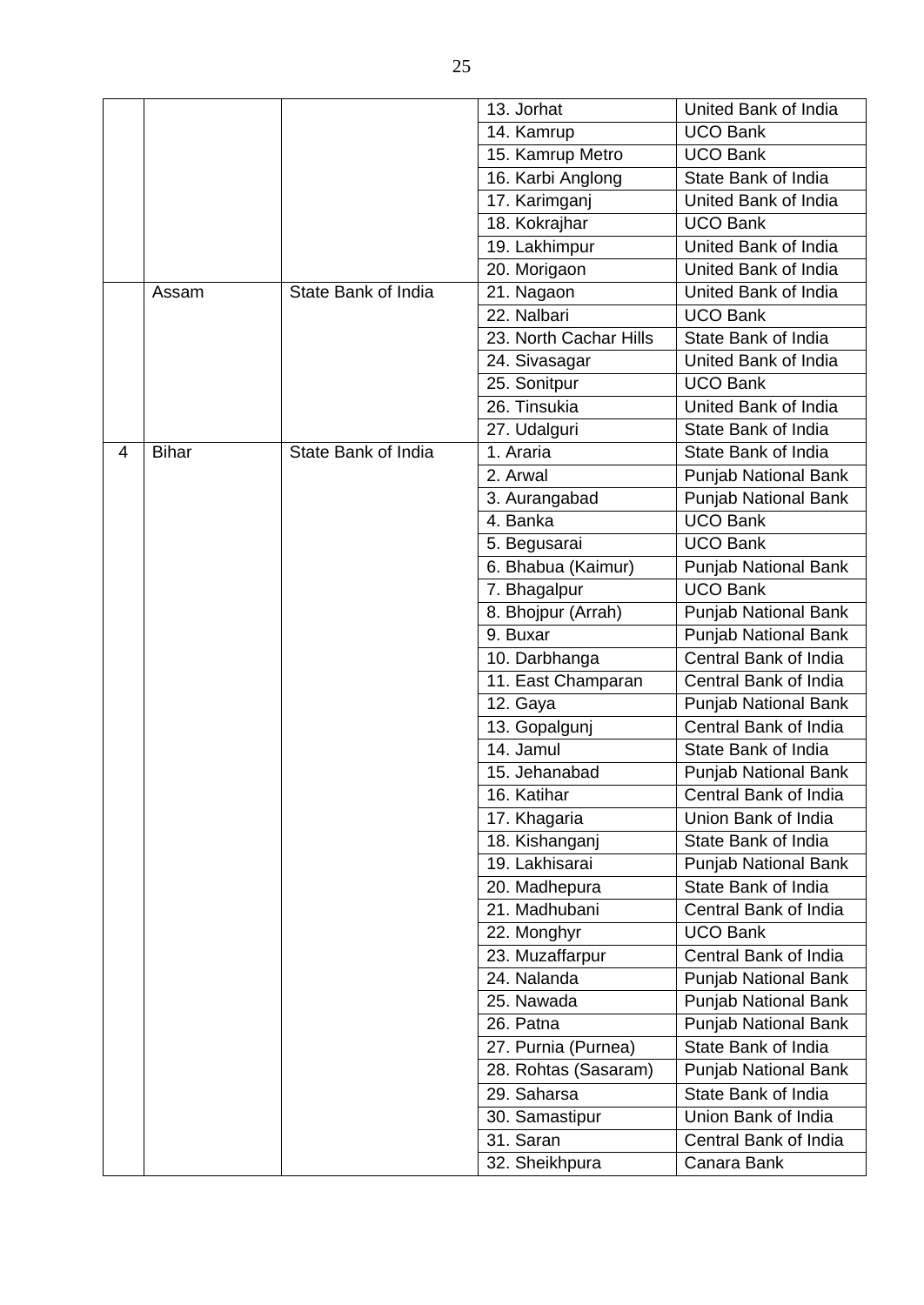|                |              |                     | 33. Sheohar           | <b>Bank of Baroda</b> |
|----------------|--------------|---------------------|-----------------------|-----------------------|
|                |              |                     | 34. Sitamarhi         | <b>Bank of Baroda</b> |
|                |              |                     | 35. Siwan             | Central Bank of India |
|                |              |                     | 36. Supaul            | State Bank of India   |
|                |              |                     | 37. Vaishali          | Central Bank of India |
|                |              |                     | 38. West Champaran    | Central Bank of India |
| 5              | Chhattisgarh | State Bank of India | 1. Balod              | Dena Bank             |
|                |              |                     | 2. Baloda bazar       | State Bank of India   |
|                |              |                     | 3. Balrampur          | Central Bank of India |
|                |              |                     | 4. Bastar (Jagdalpur) | State Bank of India   |
|                |              |                     | 5. Bemetara           | State Bank of India   |
|                |              |                     | 6. Bijapur            | State Bank of India   |
|                |              |                     | 7. Bilaspur           | State Bank of India   |
|                |              |                     | 8. Champa (Jangjir)   | State Bank of India   |
|                |              |                     | 9. Dantewada          | State Bank of India   |
|                |              |                     | 10. Dhamtari          | Dena Bank             |
|                |              |                     | 11. Durg              | Dena Bank             |
|                |              |                     | 12. Gariaband         | Dena Bank             |
|                |              |                     | 13. Janjgir-Champa    | State Bank of India   |
|                |              |                     | 14. Jashpur           | State Bank of India   |
|                |              |                     | 15. Kanker            | State Bank of India   |
|                |              |                     | 16. Kawardha          | State Bank of India   |
|                |              |                     | 17. Korba             | State Bank of India   |
|                |              |                     | 18. Koria             | Central Bank of India |
|                |              |                     | 19. Mahasamund        | Dena Bank             |
|                |              |                     | 20. Mungeli           | State Bank of India   |
|                |              |                     | 21. Narayanapur       | State Bank of India   |
|                |              |                     | 22. Raigarh           | State Bank of India   |
|                |              |                     | 23. Raipur            | Dena Bank             |
|                |              |                     | 24. Rajnandgaon       | Dena Bank             |
|                |              |                     | 25. Sarguja           | Central Bank of India |
|                |              |                     | 26. Sukma             | State Bank of India   |
|                |              |                     | 27. Surajpur          | Central Bank of India |
| 6              | Goa          | State Bank of India | 1. North Goa          | State Bank of India   |
|                |              |                     | 2. South Goa          | State Bank of India   |
| $\overline{7}$ | Gujarat      | Dena Bank           | 1. Ahmedabad          | Dena Bank             |
|                |              |                     | 2. Amreli             | State Bank of India   |
|                |              |                     | 3. Anand              | <b>Bank of Baroda</b> |
|                |              |                     | 4. Aravalli           | Dena Bank             |
|                |              |                     | 5. Banaskantha        | Dena Bank             |
|                |              |                     | 6. Baroda             | Bank of Baroda        |
|                |              |                     | 7. Bharuch            | Bank of Baroda        |
|                |              |                     | 8. Bhavnagar          | State Bank of India   |
|                |              |                     | 9. Botad              | Dena Bank             |
|                |              |                     | 10. Chhotaudepur      | Bank of Baroda        |
|                |              |                     | 11. Dahod             | Bank of Baroda        |
|                |              |                     | 12. Dangs             | Bank of Baroda        |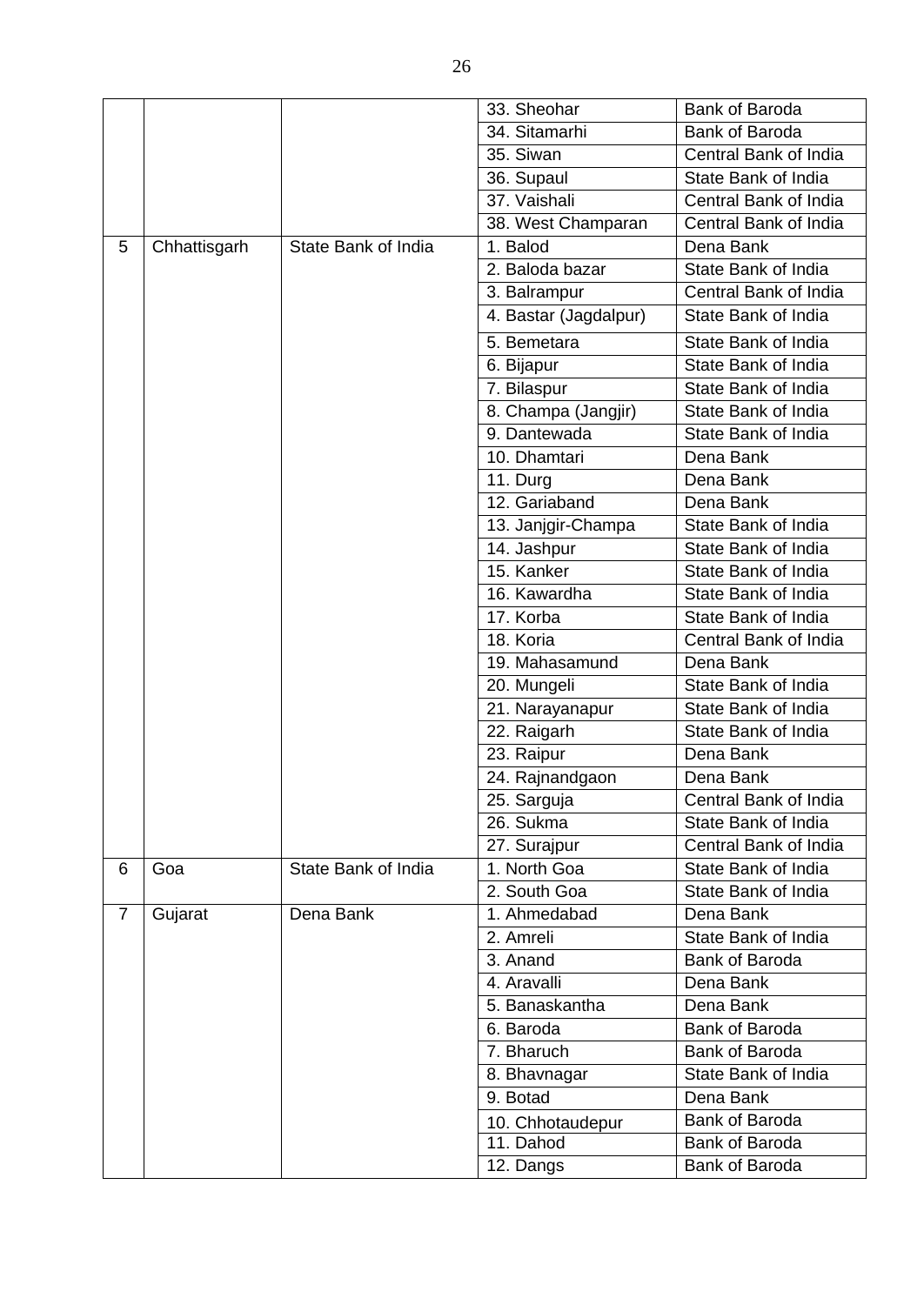|   |          |                             | 13. Devbhumi Dwarka | Dena Bank                    |
|---|----------|-----------------------------|---------------------|------------------------------|
|   |          |                             | 14. Gandhinagar     | Dena Bank                    |
|   |          |                             | 15. Gir Somnath     | State Bank of India          |
|   |          |                             | 16. Godhra          | <b>Bank of Baroda</b>        |
|   |          |                             | (Panchmahal)        |                              |
|   |          |                             | 17. Jamnagar        | State Bank of India          |
|   |          |                             | 18. Junagadh        | State Bank of India          |
|   |          |                             | 19. Kheda           | <b>Bank of Baroda</b>        |
|   |          |                             | 20. Kutch (Bhuj)    | Dena Bank                    |
|   |          |                             | 21. Mahisagar       | <b>Bank of Baroda</b>        |
|   |          |                             | 22. Mehsana         | Dena Bank                    |
|   |          |                             | 23. Morbi           | State Bank of India          |
|   |          |                             | 24. Narmada         | Bank of Baroda               |
|   |          |                             | 25. Navsari         | Bank of Baroda               |
|   |          |                             | 26. Patan           | Dena Bank                    |
|   |          |                             | 27. Porbandar       | State Bank of India          |
|   |          |                             | 28. Rajkot          | State Bank of India          |
|   |          |                             | 29. Sabarkantha     | Dena Bank                    |
|   |          |                             | 30. Surat           | Bank of Baroda               |
|   |          |                             | 31. Surendranagar   | State Bank of India          |
|   |          |                             | 32. Tapi            | <b>Bank of Baroda</b>        |
|   |          |                             | 33. Valsad          | Bank of Baroda               |
| 8 | Haryana  | <b>Punjab National Bank</b> | 1. Ambala           | Punjab National Bank         |
|   |          |                             | 2. Bhiwani          | Punjab National Bank         |
|   |          |                             | 3. Faridabad        | Syndicate Bank               |
|   |          |                             | 4. Fatehabad        | <b>Punjab National Bank</b>  |
|   |          |                             | 5. Gurgaon          | <b>Syndicate Bank</b>        |
|   |          |                             | 6. Hisar            | <b>Punjab National Bank</b>  |
|   |          |                             | 7. Jhajjar          | <b>Punjab National Bank</b>  |
|   |          |                             | 8. Jind             | <b>Punjab National Bank</b>  |
|   |          |                             | 9. Kaithal          | <b>Punjab National Bank</b>  |
|   |          |                             | 10. Karnal          | Punjab National Bank         |
|   |          |                             | 11. Kurukshetra     | <b>Punjab National Bank</b>  |
|   |          |                             | 12. Mahendragarh    | Punjab National Bank         |
|   |          |                             | 13. Mewat           | Syndicate Bank               |
|   |          |                             | 14. Palwal          | Oriental Bank of<br>Commerce |
|   |          |                             | 15. Panchkula       | Punjab National Bank         |
|   |          |                             | 16. Panipat         | Punjab National Bank         |
|   |          |                             | 17. Rewari          | <b>Punjab National Bank</b>  |
|   |          |                             | 18. Rohtak          | Punjab National Bank         |
|   |          |                             | $19.$ Sirsa         | <b>Punjab National Bank</b>  |
|   |          |                             | 20. Sonepat         | Punjab National Bank         |
|   |          |                             | 21. Yamunanagar     | <b>Punjab National Bank</b>  |
| 9 | Himachal | <b>UCO Bank</b>             | 1. Bilaspur         | <b>UCO Bank</b>              |
|   | Pradesh  |                             | 2. Chamba           | State Bank of India          |
|   |          |                             | 3. Hamirpur         | Punjab National Bank         |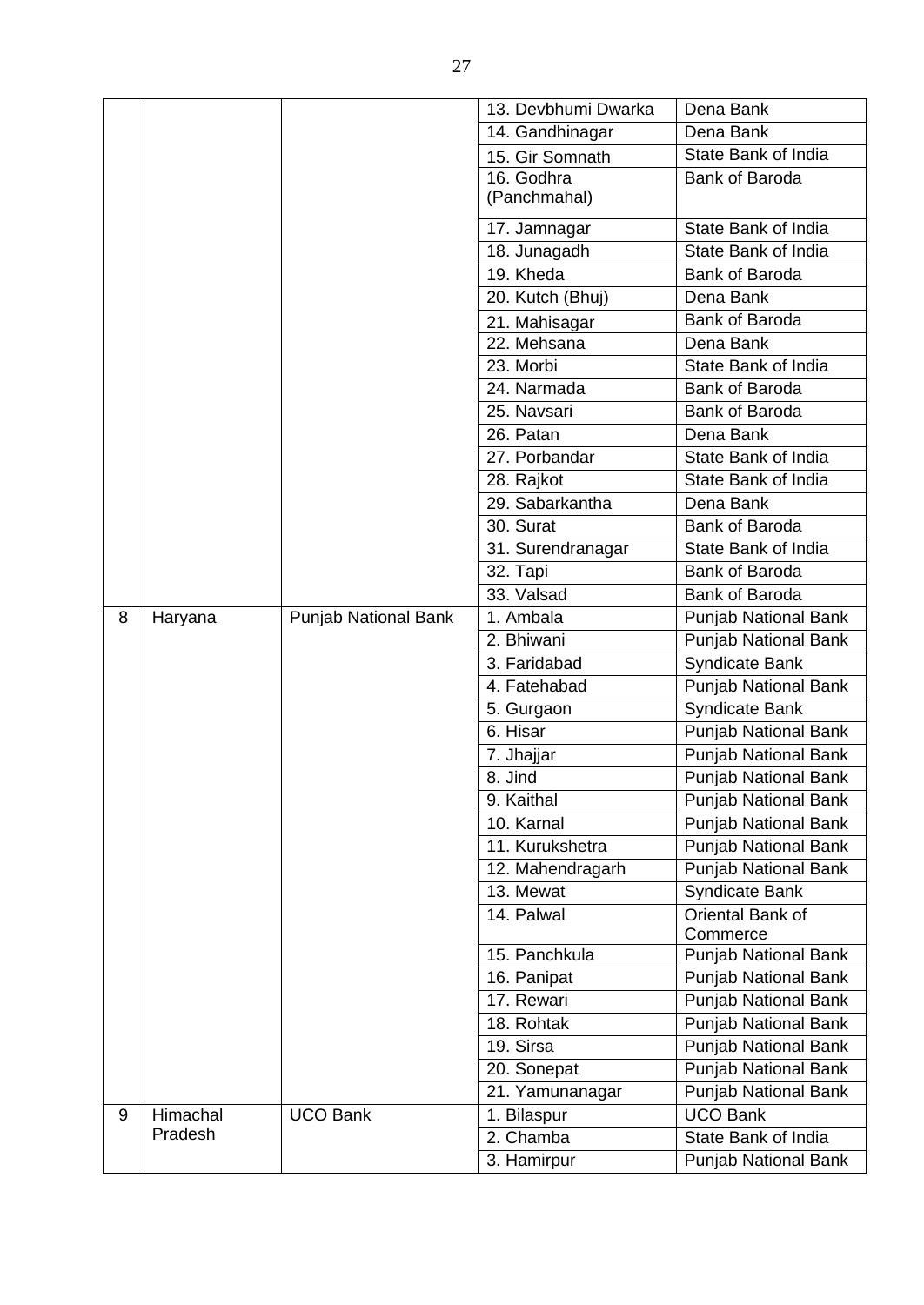|    |           |                     | 4. Kangra<br>(Dharamshala) | <b>Punjab National Bank</b> |
|----|-----------|---------------------|----------------------------|-----------------------------|
|    |           |                     | 5. Kinnaur (Peo)           | <b>Punjab National Bank</b> |
|    |           |                     | 6. Kullu                   | <b>Punjab National Bank</b> |
|    |           |                     | 7. Lahaul & Spiti          | State Bank of India         |
|    |           |                     | (Kelyong)                  |                             |
|    |           |                     | 8. Mandi                   | <b>Punjab National Bank</b> |
|    |           |                     | 9. Shimla                  | <b>UCO Bank</b>             |
|    |           |                     | 10. Sirmaur                | <b>UCO Bank</b>             |
|    |           |                     | 11. Solan                  | <b>UCO Bank</b>             |
|    |           |                     | 12. Una                    | Punjab National Bank        |
| 10 | Jammu &   | The Jammu & Kashmir | 1. Anantnag                | J & K Bank Ltd.             |
|    | Kashmir   | Bank Ltd.           | 2. Bandipora               | J & K Bank Ltd.             |
|    |           |                     | 3. Budgam                  | J & K Bank Ltd.             |
|    |           |                     | 4. Baramulla               | J & K Bank Ltd.             |
|    |           |                     | 5. Doda                    | State Bank of India         |
|    |           |                     | 6. Ganderbal               | J & K Bank Ltd.             |
|    |           |                     | 7. Jammu                   | State Bank of India         |
|    |           |                     | 8. Kargil                  | State Bank of India         |
|    |           |                     | 9. Kathua                  | State Bank of India         |
|    |           |                     | 10. Kishtwar               | State Bank of India         |
|    |           |                     | 11. Kulgam                 | J & K Bank Ltd.             |
|    |           |                     | 12. Kupwara                | J & K Bank Ltd.             |
|    |           |                     | 13. Ladakh (Leh)           | State Bank of India         |
|    |           |                     | 14. Poonch                 | J & K Bank Ltd.             |
|    |           |                     | 15. Pulwama                | J & K Bank Ltd.             |
|    |           |                     | 16. Rajouri                | J & K Bank Ltd.             |
|    |           |                     | 17. Ramban                 | State Bank of India         |
|    |           |                     | 18. Reasi                  | State Bank of India         |
|    |           |                     | 19. Samba                  | State Bank of India         |
|    |           |                     | 20. Shopian                | J & K Bank Ltd.             |
|    |           |                     | 21. Srinagar               | J & K Bank Ltd.             |
|    |           |                     | 22. Udhampur               | State Bank of India         |
| 11 | Jharkhand | Bank of India       | 1. Bokaro                  | Bank of India               |
|    |           |                     | 2. Chatra                  | Bank of India               |
|    |           |                     | 3. Deoghar                 | State Bank of India         |
|    |           |                     | 4. Dhanbad                 | Bank of India               |
|    |           |                     | 5. Dumka                   | <b>Allahabad Bank</b>       |
|    |           |                     | 6. East Singhbhum          | Bank of India               |
|    |           |                     | 7. Garhwa                  | State Bank of India         |
|    |           |                     | 8. Giridih                 | Bank of India               |
|    |           |                     | 9. Godda                   | <b>Allahabad Bank</b>       |
|    |           |                     | 10. Gumla                  | Bank of India               |
|    |           |                     | 11. Hazaribag              | Bank of India               |
|    |           |                     | 12. Jamtara                | State Bank of India         |
|    |           |                     | 13. Khunti                 | Bank of India               |
|    |           |                     | 14. Koderma                | Bank of India               |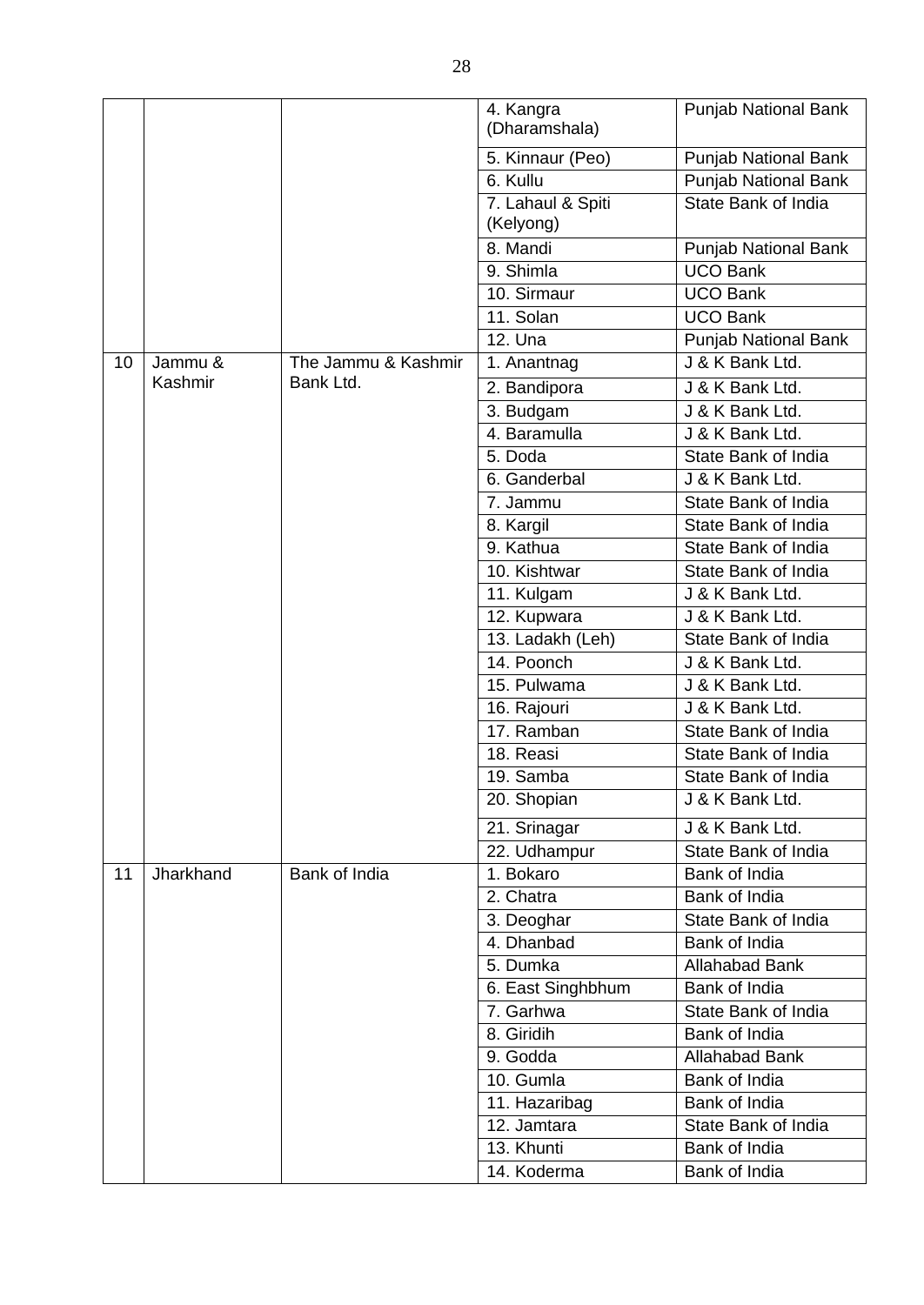|    |           |                       | 15. Letehar          | State Bank of India         |
|----|-----------|-----------------------|----------------------|-----------------------------|
|    |           |                       | 16. Lohardaga        | Bank of India               |
|    |           |                       | 17. Pakur            | State Bank of India         |
|    |           |                       | 18. Palamu           | State Bank of India         |
|    |           |                       | 19. Ramgarh          | Bank of India               |
|    |           |                       | 20. Ranchi           | Bank of India               |
|    |           |                       | 21. Sahibganj        | State Bank of India         |
|    |           |                       | 22. Seraikela-       | Bank of India               |
|    |           |                       | Kharsawan            |                             |
|    |           |                       | 23. Simdega          | Bank of India               |
|    |           |                       | 24. West Singhbhum   | Bank of India               |
| 12 | Karnataka | <b>Syndicate Bank</b> | 1. Bagalkot          | Syndicate Bank              |
|    |           |                       | 2. Bangalore (Rural) | Canara Bank                 |
|    |           |                       | 3. Bangalore (Urban) | Canara Bank                 |
|    |           |                       | 4. Belgaum           | <b>Syndicate Bank</b>       |
|    |           |                       | 5. Bellary           | <b>Syndicate Bank</b>       |
|    |           |                       | 6. Bidar             | State Bank of India         |
|    |           |                       | 7. Bijapur           | <b>Syndicate Bank</b>       |
|    |           |                       | 8. Chamrajanagar     | <b>State Bank of Mysore</b> |
|    |           |                       | 9. Chikballapur      | Canara Bank                 |
|    |           |                       | 10. Chickmagalur     | Corporation Bank            |
|    |           |                       | 11. Chitradurga      | Canara Bank                 |
|    |           |                       | 12. Dakshin Canara   | Syndicate Bank              |
|    |           |                       | 13. Davangere        | Canara Bank                 |
|    |           |                       | 14. Dharwad          | Vijaya Bank                 |
|    |           |                       | 15. Gadag            | State Bank of India         |
|    |           |                       | 16. Gulbarga         | State Bank of India         |
|    |           |                       | 17. Hassan           | Canara Bank                 |
|    |           |                       | 18. Haveri           | Vijaya Bank                 |
|    |           |                       | 19. Kodagu           | <b>Corporation Bank</b>     |
|    |           |                       | 20. Kolar            | Canara Bank                 |
|    |           |                       | 21. Koppal           | State Bank of<br>Hyderabad  |
|    |           |                       | 22. Mandya           | Vijaya Bank                 |
|    |           |                       | 23. Mysore           | <b>State Bank of Mysore</b> |
|    |           |                       | 24. Raichur          | State Bank of               |
|    |           |                       |                      | Hyderabad                   |
|    |           |                       | 25. Ramanagara       | <b>Corporation Bank</b>     |
|    |           |                       | 26. Shimoga          | Canara Bank                 |
|    |           |                       | 27. Tumkur           | <b>State Bank of Mysore</b> |
|    |           |                       | 28. Udupi            | <b>Syndicate Bank</b>       |
|    |           |                       | 29. Uttar Canara     | <b>Syndicate Bank</b>       |
|    |           |                       | 30. Yadgir           | State Bank of India         |
| 13 | Kerala    | Canara Bank           | 1. Alappuzha         | State Bank of               |
|    |           |                       |                      | Travancore                  |
|    |           |                       | 2. Ernakulam         | Union Bank of India         |
|    |           |                       | 3. Idukki            | Union Bank of India         |
|    |           |                       | 4. Kannur            | Syndicate Bank              |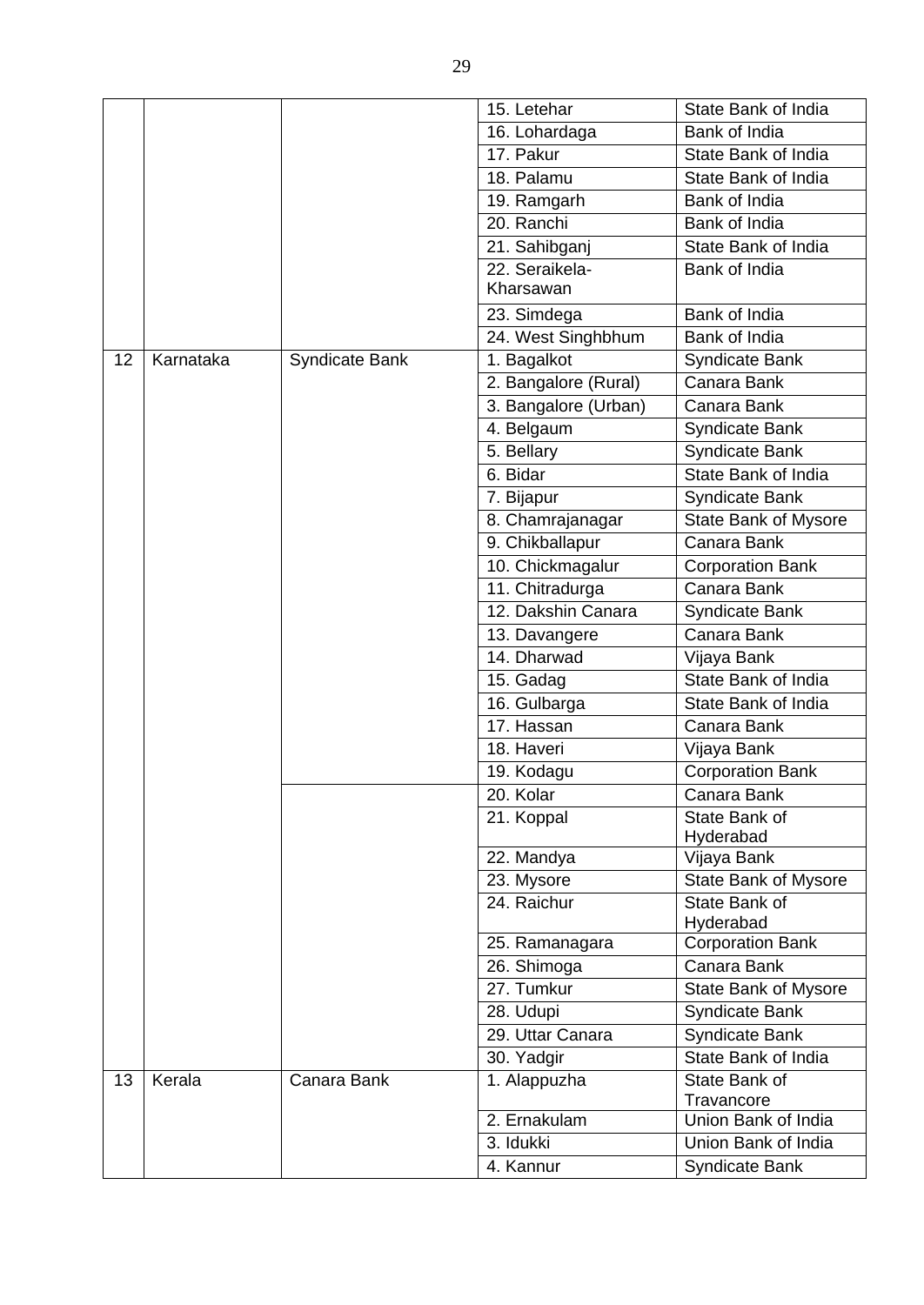|    |         |                       | 5. Kasaragod                    | <b>Syndicate Bank</b>                        |
|----|---------|-----------------------|---------------------------------|----------------------------------------------|
|    |         |                       | 6. Kollam                       | <b>Indian Bank</b>                           |
|    |         |                       | 7. Kottayam                     | State Bank of                                |
|    |         |                       |                                 | Travancore                                   |
|    |         |                       | 8. Kozhikode                    | Canara Bank                                  |
|    |         |                       | 9. Malappuram                   | Canara Bank                                  |
|    |         |                       | 10. Palakkad                    | Canara Bank                                  |
|    |         |                       | 11. Pathanamthitta              | State Bank of<br>Travancore                  |
|    |         |                       | 12. Thrissur                    | Canara Bank                                  |
|    |         |                       | 13. Thiruvananthapuram          | <b>Indian Overseas Bank</b>                  |
|    |         |                       | 14. Wayanad<br>(Kalepetta)      | Canara Bank                                  |
| 14 | Madhya  | Central Bank of India | 1. Agar-Malwa                   | Bank of India                                |
|    | Pradesh |                       | 2. Alirajpur                    | <b>Bank of Baroda</b>                        |
|    |         |                       | 3. Anuppur                      | Central Bank of India                        |
|    |         |                       | 4. Ashoknagar                   | State Bank of India                          |
|    |         |                       | 5. Balaghat                     | Central Bank of India                        |
|    |         |                       | 6. Barwani                      | Bank of India                                |
|    |         |                       | 7. Betul                        | Central Bank of India                        |
|    |         |                       | 8. Bhind                        | Central Bank of India                        |
|    |         |                       | 9. Bhopal                       | Bank of India                                |
|    |         |                       |                                 | Bank of India                                |
|    |         |                       | 10. Burhanpur<br>11. Chhatarpur | State Bank of India                          |
|    |         |                       | 12. Chhindwara                  | Central Bank of India                        |
|    |         |                       | 13. Damoh                       | State Bank of India                          |
|    |         |                       | 14. Datia                       |                                              |
|    |         |                       | 15. Dewas                       | <b>Punjab National Bank</b><br>Bank of India |
|    |         |                       |                                 |                                              |
|    |         |                       | 16. Dhar                        | Bank of India<br>Central Bank of India       |
|    |         |                       | 17. Dindori                     | Bank of India                                |
|    |         |                       | 18. East Nimar<br>(Khandwa)     |                                              |
|    |         |                       | 19. Guna                        | State Bank of India                          |
|    |         |                       | 20. Gwalior                     | Central Bank of India                        |
|    |         |                       | $21.$ Harda                     | State Bank of India                          |
|    |         |                       | 22. Hoshangabad                 | Central Bank of India                        |
|    |         |                       | 23. Indore                      | Bank of India                                |
|    |         |                       | 24. Jabalpur                    | Central Bank of India                        |
|    |         |                       | 25. Jhabua                      | <b>Bank of Baroda</b>                        |
|    |         |                       | 26. Katni                       | State Bank of India                          |
|    |         |                       | 27. Mandla                      | Central Bank of India                        |
|    |         |                       | 28. Mandsaur                    | Central Bank of India                        |
|    |         |                       | 29. Morena                      | Central Bank of India                        |
|    |         |                       | 30. Narsinghpur                 | Central Bank of India                        |
|    |         |                       | 31. Neemuch                     | State Bank of India                          |
|    |         |                       | 32. Panna                       | State Bank of India                          |
|    |         |                       | 33. Raisen                      | Central Bank of India                        |
|    |         |                       | 34. Rajgarh                     | Bank of India                                |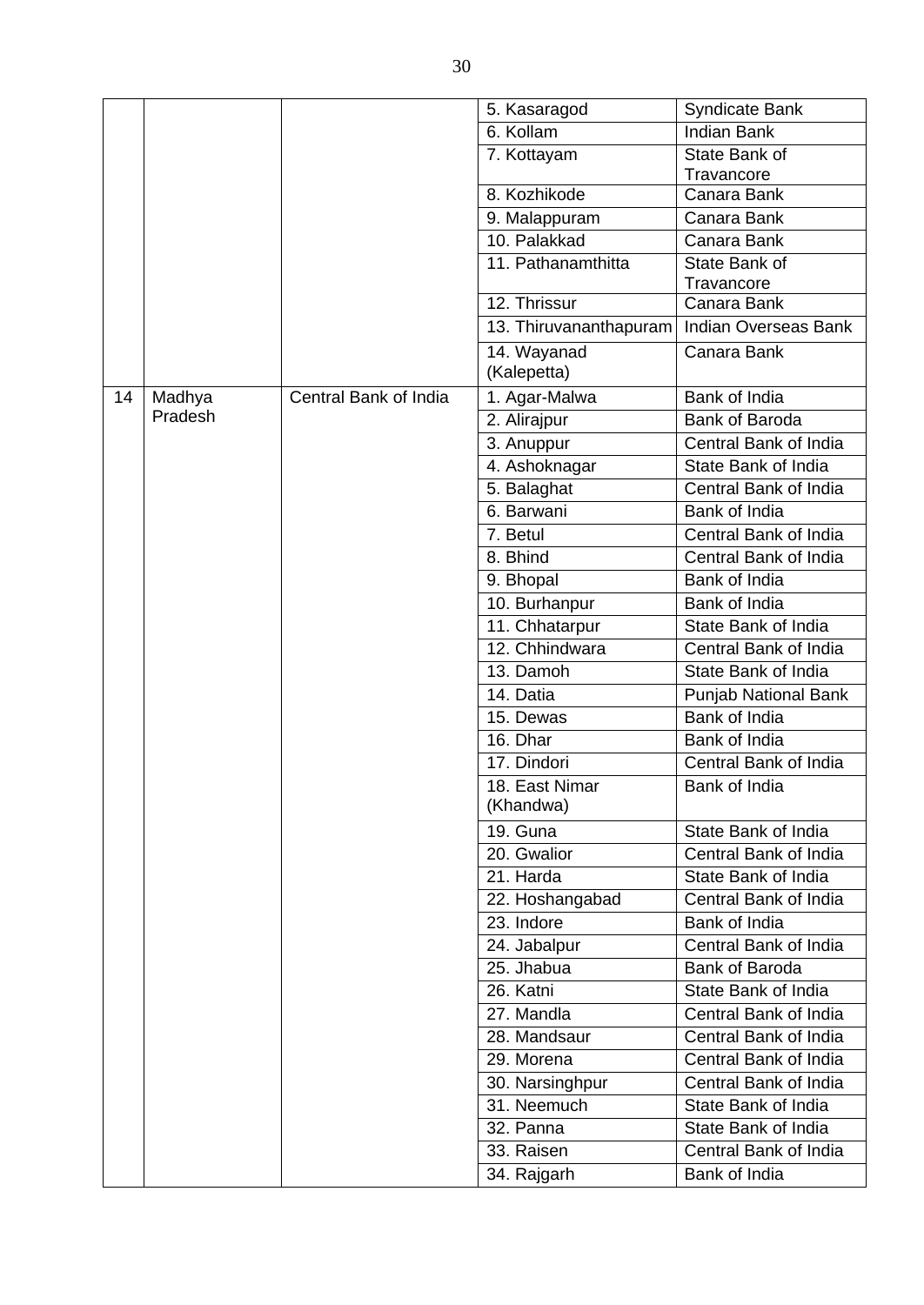|    |             |                            | 35. Ratlam               | Central Bank of India                      |
|----|-------------|----------------------------|--------------------------|--------------------------------------------|
|    |             |                            | <b>36. Rewa</b>          | Union Bank of India                        |
|    |             |                            | 37. Sagar                | Central Bank of India                      |
|    |             |                            | 38. Satna                | <b>Allahabad Bank</b>                      |
|    |             |                            | 39. Seoni                | Central Bank of India                      |
|    |             |                            | 40. Shahdol              | Central Bank of India                      |
|    |             |                            | 41. Shajapur             | Bank of India                              |
|    |             |                            | 42. Sheopur Kala         | State Bank of India                        |
|    |             |                            | 43. Shivpuri             | State Bank of India                        |
|    |             |                            | 44. Sidhi                | Union Bank of India                        |
|    |             |                            | 45. Sihore               | Bank of India                              |
|    |             |                            | 46. Singrauli            | Union Bank of India                        |
|    |             |                            | 47. Tikamgarh            | State Bank of India                        |
|    |             |                            | 48. Ujjain               | Bank of India                              |
|    |             |                            | 49. Umaria               | State Bank of India                        |
|    |             |                            | 50. Vidisha              | State Bank of India                        |
|    |             |                            | 51. West Nimar           | Bank of India                              |
|    |             |                            | (Khargone)               |                                            |
| 15 | Maharashtra | <b>Bank of Maharashtra</b> | 1. Ahmednagar            | Central Bank of India                      |
|    |             |                            | 2. Akola                 | Central Bank of India                      |
|    |             |                            | 3. Amravati              | Central Bank of India                      |
|    |             |                            | 4. Aurangabad<br>5. Beed | Bank of Maharashtra<br>State Bank of India |
|    |             |                            | 6. Bhandara              | Bank of India                              |
|    |             |                            | 7. Buldhana              | Central Bank of India                      |
|    |             |                            | 8. Chandrapur            | Bank of India                              |
|    |             |                            | 9. Dhule                 | Central Bank of India                      |
|    |             |                            | 10. Gadchiroli           | Bank of India                              |
|    |             |                            | 11. Gondia               | Bank of India                              |
|    |             |                            | 12. Hingoli              | State Bank of India                        |
|    |             |                            | 13. Jalgaon              | Central Bank of India                      |
|    |             |                            | 14. Jalna                | <b>Bank of Maharashtra</b>                 |
|    |             |                            | 15. Kolhapur             | Bank of India                              |
|    |             |                            | 16. Latur                | State Bank of India                        |
|    |             |                            | 17. Mumbai               | <b>Bank of India</b>                       |
|    |             |                            | 18. Mumbai Suburban      | Bank of India                              |
|    |             |                            | 19. Nagpur               | Bank of India                              |
|    |             |                            | 20. Nanded               | State Bank of India                        |
|    |             |                            | 21. Nandurbar            | State Bank of India                        |
|    |             |                            | 22. Nashik               | Bank of Maharashtra                        |
|    |             |                            | 23. Osmanabad            | State Bank of India                        |
|    |             |                            | 24. Parbhani             | State Bank of India                        |
|    |             |                            | 25. Pune                 | Bank of Maharashtra                        |
|    |             |                            | 26. Raigad               | Bank of India                              |
|    |             |                            | 27. Ratnagiri            | Bank of India                              |
|    |             |                            | 28. Sangli               | Bank of India                              |
|    |             |                            | 29. Satara               | Bank of Maharashtra                        |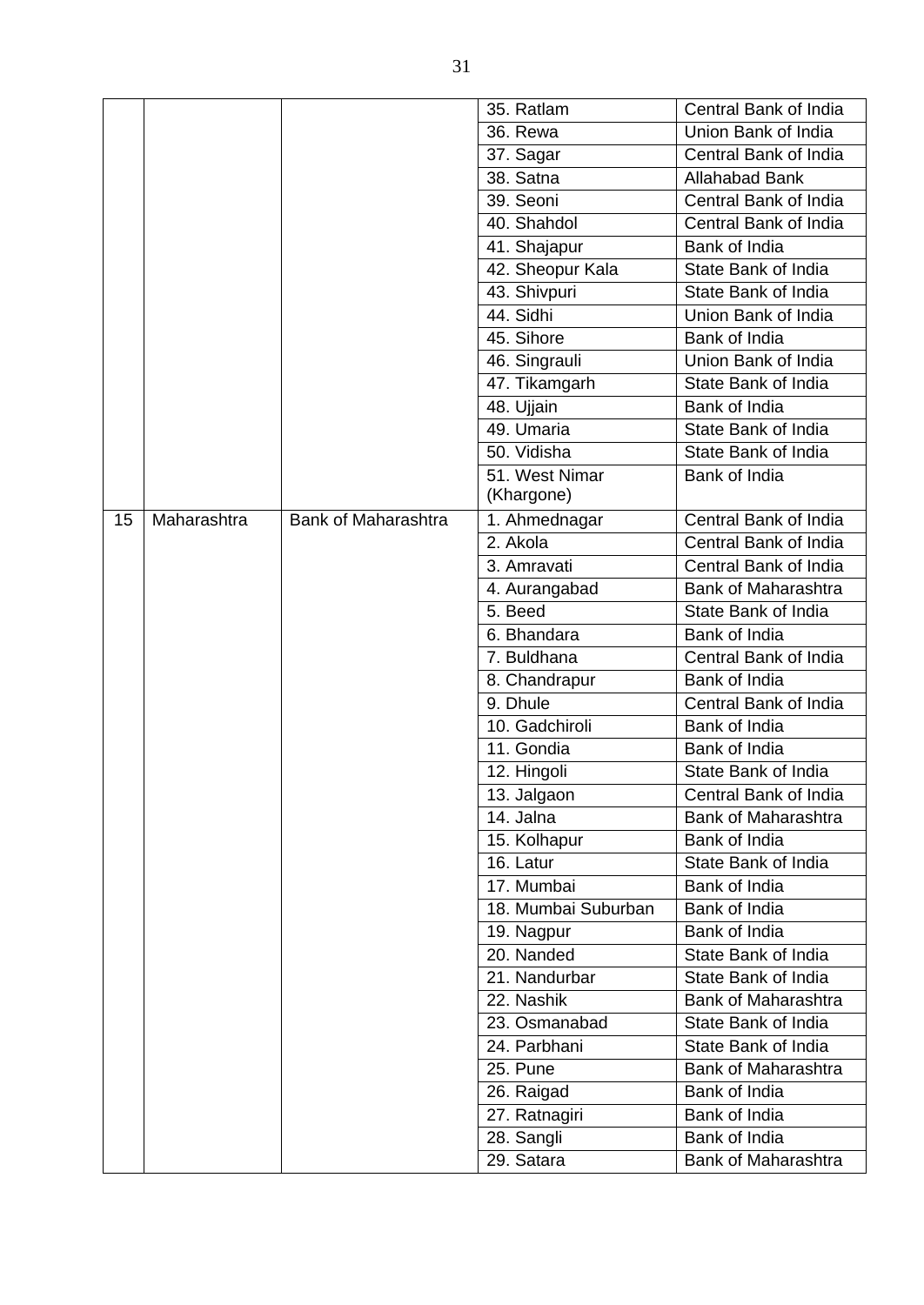|    |           |                     | 30. Sindhudurg                      | Bank of India              |
|----|-----------|---------------------|-------------------------------------|----------------------------|
|    |           |                     | 31. Solapur                         | <b>Bank of India</b>       |
|    |           |                     | 32. Thane                           | <b>Bank of Maharashtra</b> |
|    |           |                     | 33. Wardha                          | Bank of India              |
|    |           |                     | 34. Washim                          | State Bank of India        |
|    |           |                     | 35. Yavatmal                        | Central Bank of India      |
| 16 | Manipur   | State Bank of India | 1. Bishnupur                        | United Bank of India       |
|    |           |                     | 2. Chandel                          | State Bank of India        |
|    |           |                     | 3. Churachandpur                    | State Bank of India        |
|    |           |                     | 4. Imphal East                      | United Bank of India       |
|    |           |                     | 5. Imphal West                      | State Bank of India        |
|    |           |                     | 6. Senapati                         | State Bank of India        |
|    |           |                     | 7. Temenglong                       | United Bank of India       |
|    |           |                     | 8. Thoubal                          | State Bank of India        |
|    |           |                     | 9. Ukhrul                           | United Bank of India       |
| 17 | Meghalaya | State Bank of India | 1. East Garo hills                  | State Bank of India        |
|    |           |                     | 2. East Jaintia Hills               | State Bank of India        |
|    |           |                     | 3. East Khasi Hills                 | State Bank of India        |
|    |           |                     | 4. Jaintia Hills                    | State Bank of India        |
|    |           |                     | 5. North Garo Hills                 | State Bank of India        |
|    |           |                     | 6. Ri Bhoi                          | State Bank of India        |
|    |           |                     | 7. South Garo Hills                 | State Bank of India        |
|    |           |                     | 8. South West Garo<br><b>Hills</b>  | State Bank of India        |
|    |           |                     | 9. South West Khasi<br><b>Hills</b> | State Bank of India        |
|    |           |                     | 10. West Garo hills                 | State Bank of India        |
|    |           |                     | 11. West Khasi Hills                | State Bank of India        |
| 18 | Mizoram   | State Bank of India | 1. Aizawal                          | State Bank of India        |
|    |           |                     | 2. Champhai                         | State Bank of India        |
|    |           |                     | 3. Chhimtuipui Saiha                | State Bank of India        |
|    |           |                     | 4. Kolasib                          | State Bank of India        |
|    |           |                     | 5. Lawngtlai                        | State Bank of India        |
|    |           |                     | 6. Lunglei                          | State Bank of India        |
|    |           |                     | 7. Mamit                            | State Bank of India        |
|    |           |                     | 8. Serchhip                         | State Bank of India        |
| 19 | Nagaland  | State Bank of India | 1. Dimapur                          | State Bank of India        |
|    |           |                     | 2. Kiphire                          | State Bank of India        |
|    |           |                     | 3. Kohima                           | State Bank of India        |
|    |           |                     | 4. Longleng                         | State Bank of India        |
|    |           |                     | 5. Mokokchung                       | State Bank of India        |
|    |           |                     | 6. Mon                              | State Bank of India        |
|    |           |                     | 7. Peren                            | State Bank of India        |
|    |           |                     | 8. Phek                             | State Bank of India        |
|    |           |                     | 9. Tuensang                         | State Bank of India        |
|    |           |                     | 10. Wokha                           | State Bank of India        |
|    |           |                     | 11. Zunheboto                       | State Bank of India        |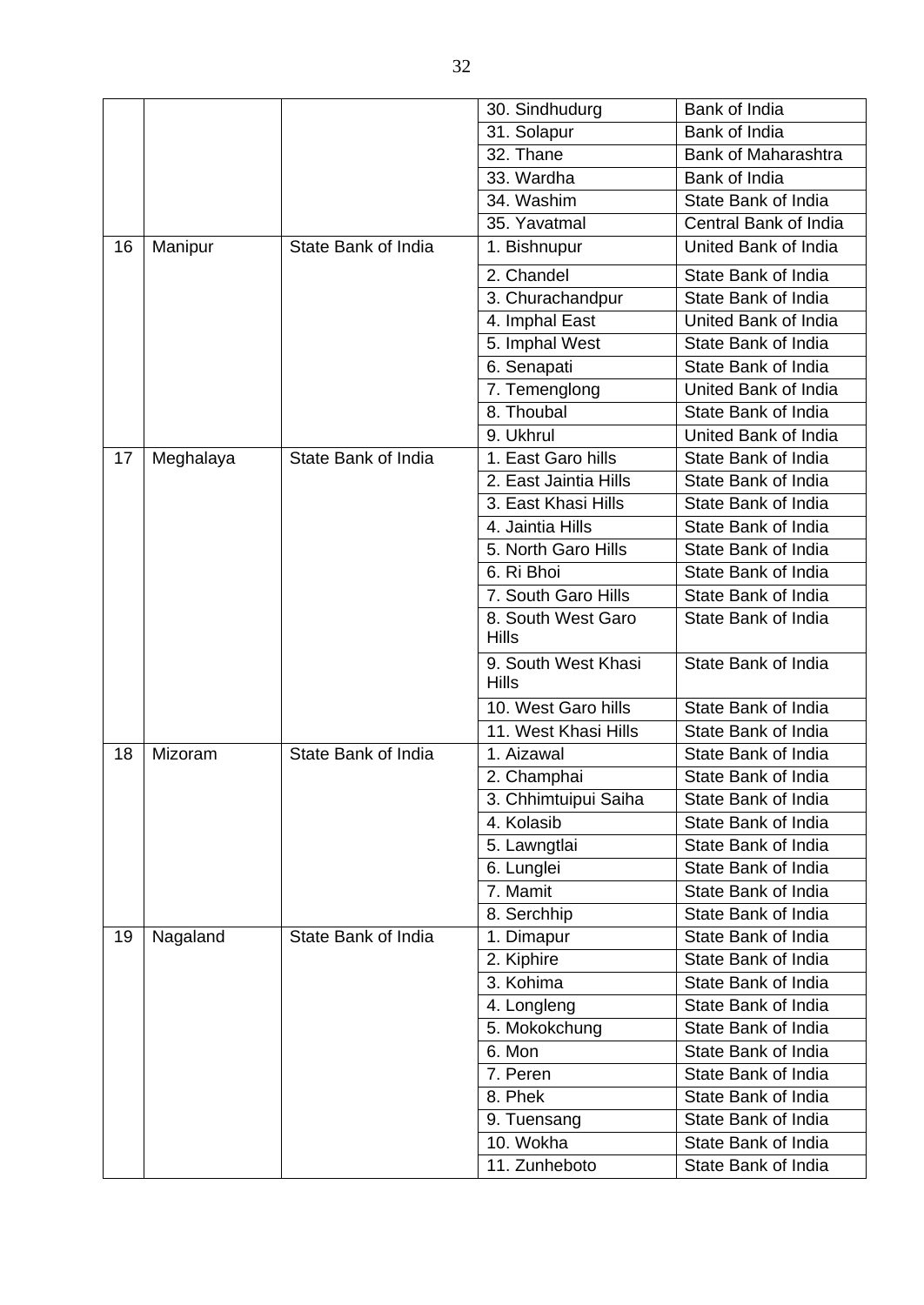| 20 | Odisha | <b>UCO Bank</b>             | 1. Angul               | <b>UCO Bank</b>              |
|----|--------|-----------------------------|------------------------|------------------------------|
|    |        |                             | 2. Balasore            | <b>UCO Bank</b>              |
|    |        |                             | 3. Bargah              | State Bank of India          |
|    |        |                             | 4. Bhadrak             | <b>UCO Bank</b>              |
|    |        |                             | 5. Bolangir (Balangir) | State Bank of India          |
|    |        |                             | 6. Boudh               | State Bank of India          |
|    |        |                             | 7. Bough-Kandhamal     | State Bank of India          |
|    |        |                             | 8. Cuttack             | <b>UCO Bank</b>              |
|    |        |                             | 9. Deogarh             | State Bank of India          |
|    |        |                             | 10. Dhenkanal          | <b>UCO Bank</b>              |
|    |        |                             | 11. Gajapati           | Andhra Bank                  |
|    |        |                             | 12. Ganjam             | Andhra Bank                  |
|    |        |                             | 13. Jagatsinghpur      | <b>UCO Bank</b>              |
|    |        |                             | 14. Jajpur             | State Bank of India          |
|    |        |                             | 15. Jharsuguda         | State Bank of India          |
|    |        |                             | 16. Kalahandi          | State Bank of India          |
|    |        |                             | 17. Kendrapara         | State Bank of India          |
|    |        |                             | 18. Keonjhar           | Bank of India                |
|    |        |                             | 19. Khorda             | State Bank of India          |
|    |        |                             | 20. Koraput            | State Bank of India          |
|    |        |                             | 21. Malkangiri         | State Bank of India          |
|    |        |                             | 22. Mayurbhanj         | Bank of India                |
|    |        |                             | 23. Naarangpur         | State Bank of India          |
|    |        |                             | 24. Nuapada            | State Bank of India          |
|    |        |                             | 25. Nayagarh           | State Bank of India          |
|    |        |                             | 26. Puri               | <b>UCO Bank</b>              |
|    |        |                             | 27. Rayagada           | State Bank of India          |
|    |        |                             | 28. Sambalpur          | State Bank of India          |
|    |        |                             | 29. Sonepur            | State Bank of India          |
|    |        |                             | 30. Sundargarh         | State Bank of India          |
| 21 | Punjab | <b>Punjab National Bank</b> | 1. Amritsar            | Punjab National Bank         |
|    |        |                             | 2. Barnala             | <b>State Bank of Patiala</b> |
|    |        |                             | 3. Bhatinda            | <b>State Bank of Patiala</b> |
|    |        |                             | 4. Faridkot            | Punjab & Sind Bank           |
|    |        |                             | 5. Fategarh Sahib      | <b>State Bank of Patiala</b> |
|    |        |                             | 6. Fazilka             | Punjab National Bank         |
|    |        |                             | 7. Ferozepur           | Oriental Bank of<br>Commerce |
|    |        |                             | 8. Gurdaspur           | <b>Punjab National Bank</b>  |
|    |        |                             | 9. Hoshiarpur          | <b>Punjab National Bank</b>  |
|    |        |                             | 10. Jalandhar          | <b>UCO Bank</b>              |
|    |        |                             | 11. Kapurthala         | <b>Punjab National Bank</b>  |
|    |        |                             | 12. Ludhiana           | Punjab & Sind Bank           |
|    |        |                             | 13. Mansa              | <b>State Bank of Patiala</b> |
|    |        |                             | 14. Moga               | Punjab & Sind Bank           |
|    |        |                             | 15. Muktsar            | <b>State Bank of Patiala</b> |
|    |        |                             | 16. Nawanshahr         | <b>Punjab National Bank</b>  |
|    |        |                             |                        |                              |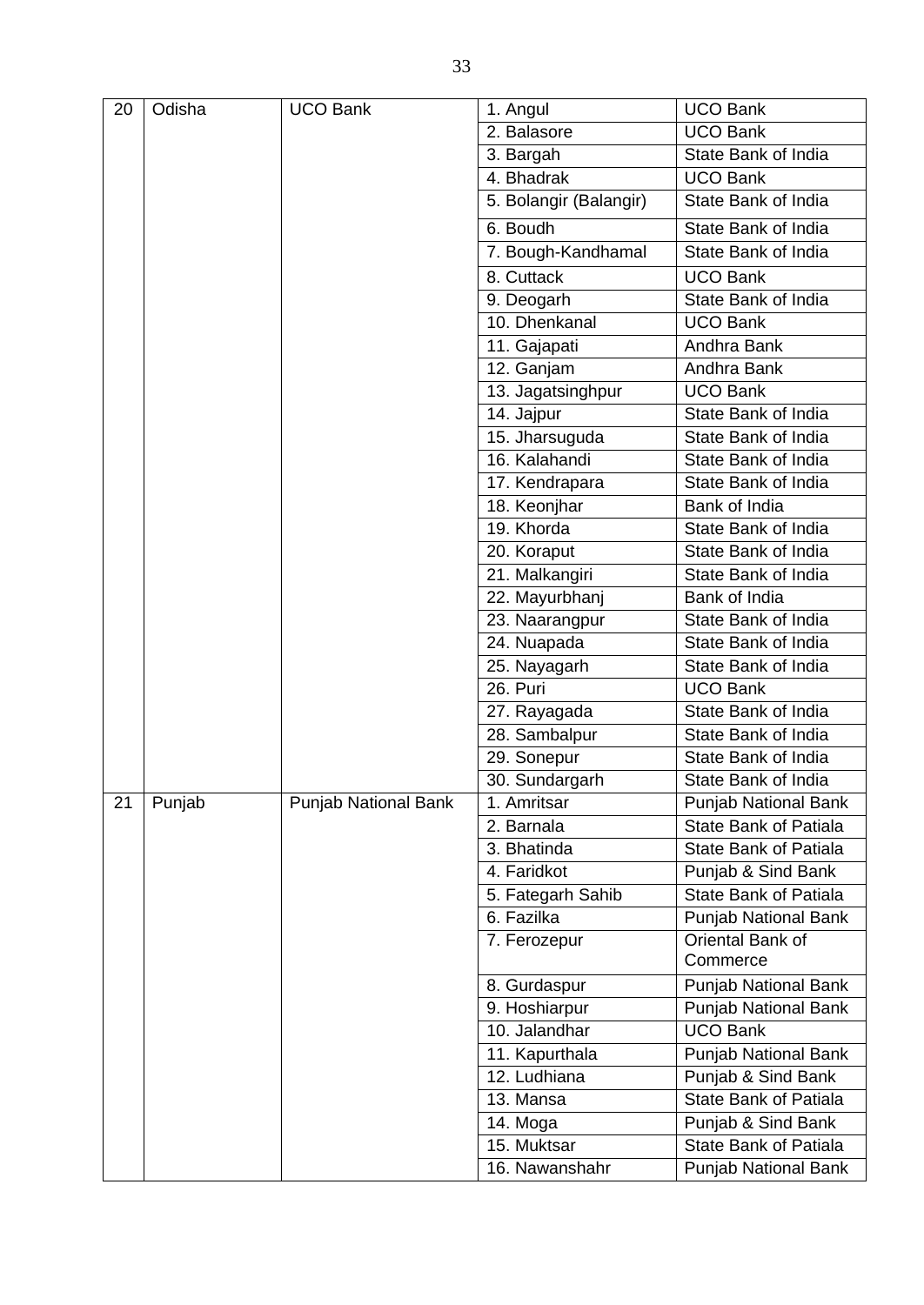|    |           |                       | 17. Pathankot                              | Punjab National Bank                     |
|----|-----------|-----------------------|--------------------------------------------|------------------------------------------|
|    |           |                       | 18. Patiala                                | State Bank of Patiala                    |
|    |           |                       | 19. Ropar                                  | <b>UCO Bank</b>                          |
|    |           |                       | 20. Sahibzada Ajit<br>Singh Nagar (Mohali) | Punjab National Bank                     |
|    |           |                       | 21. Sangrur                                | <b>State Bank of Patiala</b>             |
|    |           |                       | 22. Tarn Taran                             | Punjab National Bank                     |
| 22 | Rajasthan | <b>Bank of Baroda</b> | 1. Ajmer                                   | <b>Bank of Baroda</b>                    |
|    |           |                       | 2. Alwar                                   | <b>Punjab National Bank</b>              |
|    |           |                       | 3. Banswara                                | <b>Bank of Baroda</b>                    |
|    |           |                       | 4. Baran                                   | Central Bank of India                    |
|    |           |                       | 5. Barmer                                  | <b>State Bank of Bikaner</b><br>& Jaipur |
|    |           |                       | 6. Bharatpur                               | <b>Punjab National Bank</b>              |
|    |           |                       | 7. Bhilwara                                | <b>Bank of Baroda</b>                    |
|    |           |                       | 8. Bikaner                                 | <b>State Bank of Bikaner</b><br>& Jaipur |
|    |           |                       | 9. Bundi                                   | <b>Bank of Baroda</b>                    |
|    |           |                       | 10. Chittorgarh                            | Bank of Baroda                           |
|    |           |                       | 11. Churu                                  | <b>Bank of Baroda</b>                    |
|    |           |                       | 12. Dausa                                  | <b>UCO Bank</b>                          |
|    |           |                       | 13. Dholpur                                | <b>Punjab National Bank</b>              |
|    |           |                       | 14. Dungarpur                              | <b>Bank of Baroda</b>                    |
|    |           |                       | 15. Hanumangarh                            | <b>State Bank of Bikaner</b><br>& Jaipur |
|    |           |                       | 16. Jaipur                                 | <b>UCO Bank</b>                          |
|    |           |                       | 17. Jaisalmer                              | <b>State Bank of Bikaner</b><br>& Jaipur |
|    |           |                       | 18. Jalore                                 | <b>State Bank of Bikaner</b><br>& Jaipur |
|    |           |                       | 19. Jhalawar                               | <b>Central Bank of India</b>             |
|    |           |                       | 20. Jhunjhunu                              | Bank of Baroda                           |
|    |           |                       | 21. Jodhpur                                | <b>UCO Bank</b>                          |
|    |           |                       | 22. Kirauli                                | Bank of Baroda                           |
|    |           |                       | 23. Kota                                   | Central Bank of India                    |
|    |           |                       | 24. Nagaur                                 | <b>UCO Bank</b>                          |
|    |           |                       | 25. Pali                                   | <b>State Bank of Bikaner</b><br>& Jaipur |
|    |           |                       | 26. Pratapgarh                             | <b>Bank of Baroda</b>                    |
|    |           |                       | 27. Rajsamand                              | <b>State Bank of Bikaner</b><br>& Jaipur |
|    |           |                       | 28. Sawai Madhopur                         | Bank of Baroda                           |
|    |           |                       | 29. Sikar                                  | <b>Punjab National Bank</b>              |
|    |           |                       | 30. Sirohi                                 | <b>State Bank of Bikaner</b><br>& Jaipur |
|    |           |                       | 31. Sri Ganganagar                         | Oriental Bank of<br>Commerce             |
|    |           |                       | 32. Tonk                                   | Bank of Baroda                           |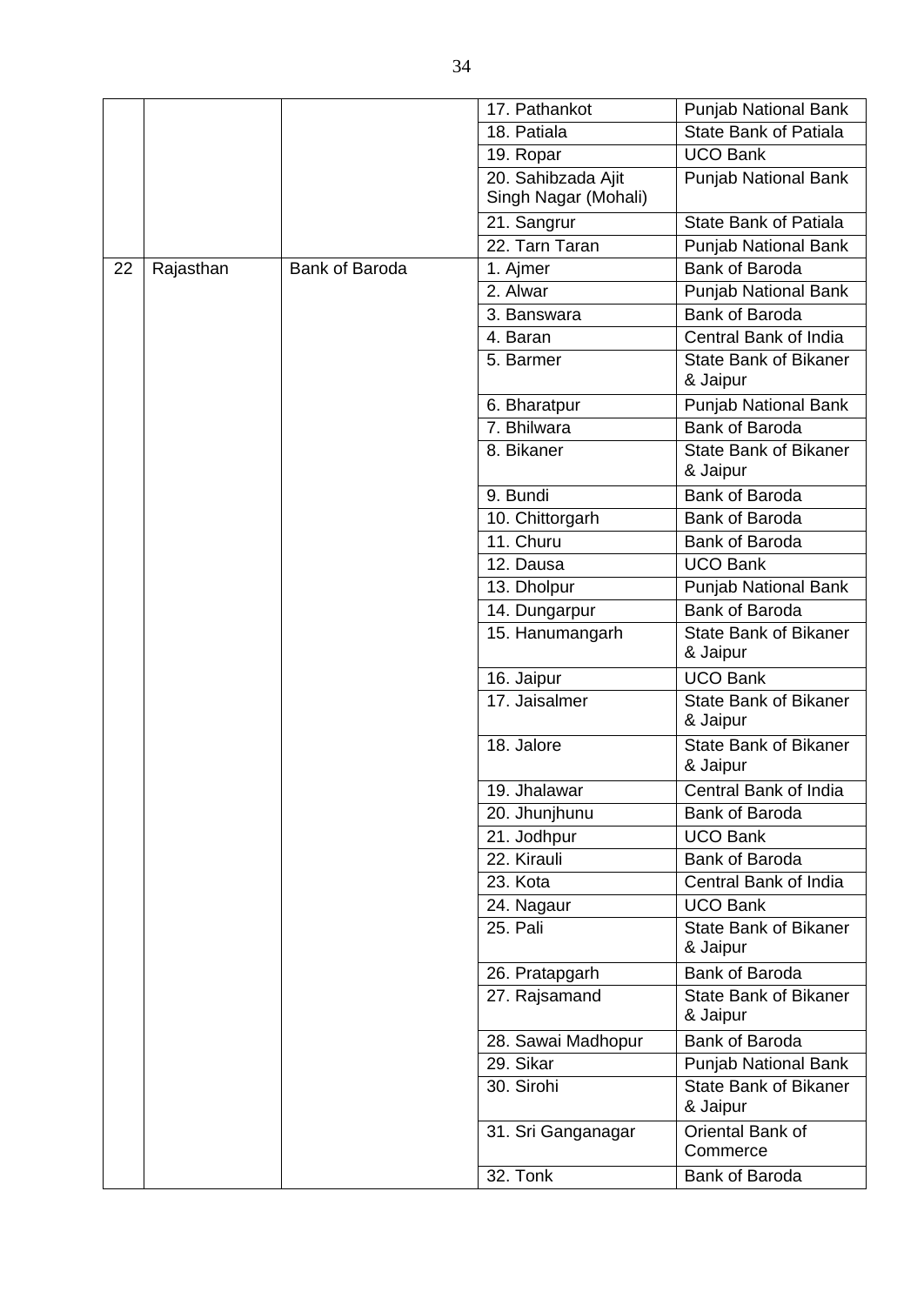|    |                   |                      | 33. Udaipur        | <b>State Bank of Bikaner</b> |
|----|-------------------|----------------------|--------------------|------------------------------|
|    |                   |                      |                    | & Jaipur                     |
| 23 | <b>Sikkim</b>     | State Bank of India  | 1. East Sikkim     | State Bank of India          |
|    |                   |                      | 2. North Sikkim    | State Bank of India          |
|    |                   |                      | 3. South Sikkim    | State Bank of India          |
|    |                   |                      | 4. West Sikkim     | State Bank of India          |
| 24 | <b>Tamil Nadu</b> | Indian Overseas Bank | 1. Ariyalur        | State Bank of India          |
|    |                   |                      | 2. Chennai         | <b>Indian Overseas Bank</b>  |
|    |                   |                      | 3. Coimbatore      | Canara Bank                  |
|    |                   |                      | 4. Cuddalore       | <b>Indian Bank</b>           |
|    |                   |                      | 5. Dharmapuri      | <b>Indian Bank</b>           |
|    |                   |                      | 6. Dindigul        | Canara Bank                  |
|    |                   |                      | 7. Erode           | Canara Bank                  |
|    |                   |                      | 8. Kanchipuram     | <b>Indian Bank</b>           |
|    |                   |                      | 9. Kanyakumari     | <b>Indian Overseas Bank</b>  |
|    |                   |                      | 10. Karur          | Indian Overseas Bank         |
|    |                   |                      | 11. Krishnagiri    | <b>Indian Bank</b>           |
|    |                   |                      | 12. Madurai        | Canara Bank                  |
|    |                   |                      | 13. Nagapattinam   | Indian Overseas Bank         |
|    |                   |                      | 14. Namakkal       | <b>Indian Bank</b>           |
|    |                   |                      | 15. Nilgiris       | Canara Bank                  |
|    |                   |                      | 16. Perambalur     | <b>Indian Overseas Bank</b>  |
|    |                   |                      | 17. Puddukottai    | <b>Indian Overseas Bank</b>  |
|    |                   |                      | 18. Ramanathapuram | Indian Overseas Bank         |
|    |                   |                      | 19. Salem          | <b>Indian Bank</b>           |
|    |                   |                      | 20. Sivaganga      | <b>Indian Overseas Bank</b>  |
|    |                   |                      | 21. Thanjavur      | <b>Indian Overseas Bank</b>  |
|    |                   |                      | 22. Theni          | Canara Bank                  |
|    |                   |                      | 23. Tiruchirapalli | Indian Overseas Bank         |
|    |                   |                      | 24. Tirunelveli    | <b>Indian Overseas Bank</b>  |
|    |                   |                      | 25. Tiruppur       | Canara Bank                  |
|    |                   |                      | 26. Tiruvallur     | <b>Indian Bank</b>           |
|    |                   |                      | 27. Tiruvannamalai | <b>Indian Bank</b>           |
|    |                   |                      | 28. Tiruvarur      | <b>Indian Overseas Bank</b>  |
|    |                   |                      | 29. Tuticorin      | State Bank of India          |
|    |                   |                      | 30. Vellore        | <b>Indian Bank</b>           |
|    |                   |                      | 31. Viluppuram     | <b>Indian Bank</b>           |
|    |                   |                      | 32. Virudhunagar   | <b>Indian Overseas Bank</b>  |
| 25 | Telangana         | State Bank of        | 1. Adilabad        | State Bank of                |
|    |                   | Hyderabad            |                    | Hyderabad                    |
|    |                   |                      | 2. Hyderabad       | State Bank of                |
|    |                   |                      |                    | Hyderabad                    |
|    |                   |                      | 3. Karimnagar      | State Bank of                |
|    |                   |                      | 4. Khammam         | Hyderabad<br>State Bank of   |
|    |                   |                      |                    | Hyderabad                    |
|    |                   |                      | 5. Mahabubnagar    | State Bank of India          |
|    |                   |                      | 6. Medak           | State Bank of India          |

 $\overline{\phantom{a}}$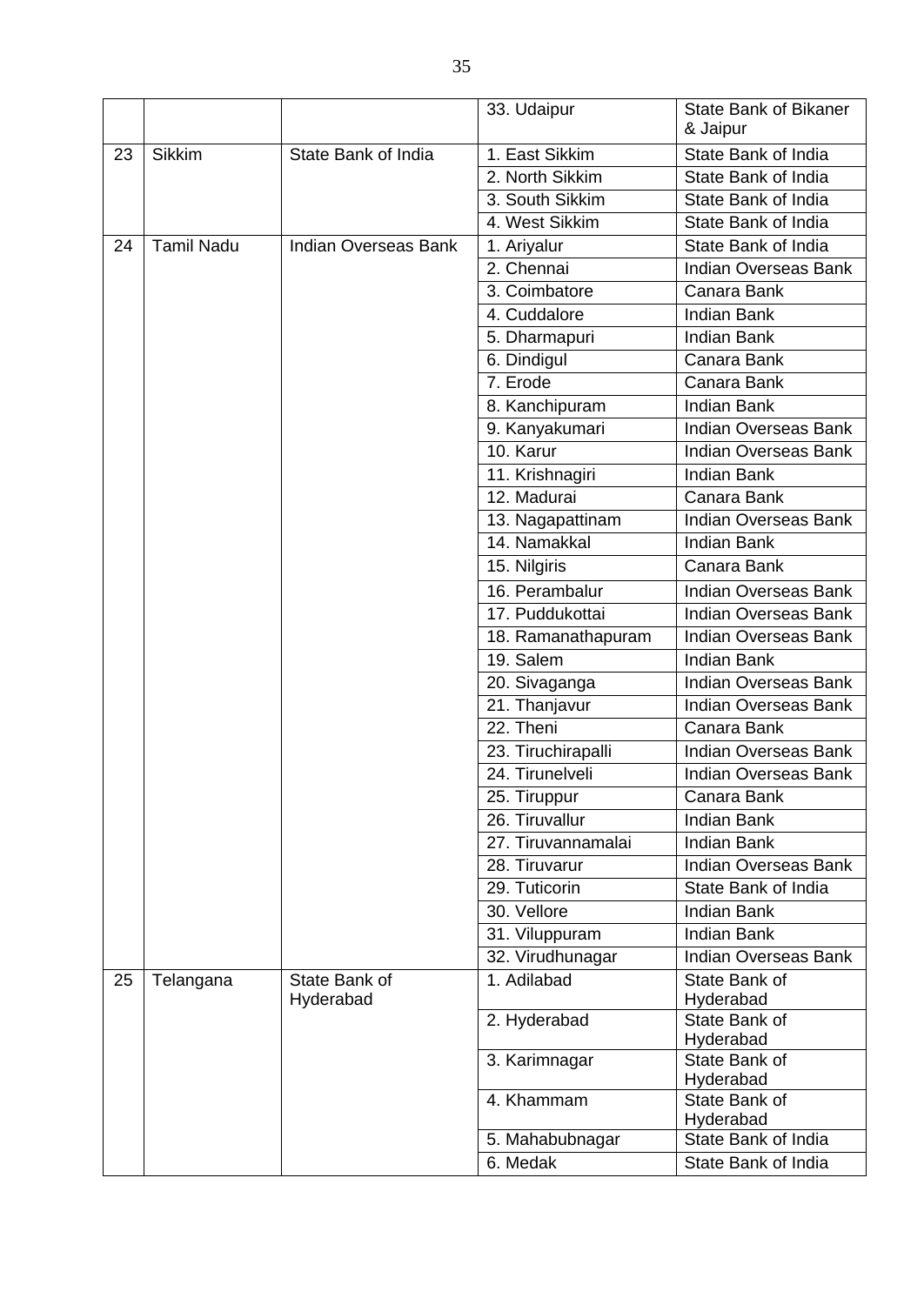|    |                      |                       | 7. Nalgonda               | State Bank of                    |
|----|----------------------|-----------------------|---------------------------|----------------------------------|
|    |                      |                       |                           | Hyderabad                        |
|    |                      |                       | 8. Nizamabad              | State Bank of                    |
|    |                      |                       |                           | Hyderabad                        |
|    |                      |                       | 9. Ranga Reddy            | State Bank of                    |
|    |                      |                       |                           | Hyderabad<br>State Bank of India |
|    |                      | United Bank of India  | 10. Warangal<br>1. Dhalai | United Bank of India             |
| 26 | Tripura              |                       | 2. Gomati                 | United Bank of India             |
|    |                      |                       | 3. Khowai                 | United Bank of India             |
|    |                      |                       | 4. North Tripura          | United Bank of India             |
|    |                      |                       | 5. Sepahijala             | United Bank of India             |
|    |                      |                       | 6. South Tripura          | United Bank of India             |
|    |                      |                       | 7. Unakoti                | United Bank of India             |
|    |                      |                       | 8. West Tripura           | United Bank of India             |
| 27 | Uttarakhand          | State Bank of India   | 1. Almora                 | State Bank of India              |
|    |                      |                       | 2. Bageshwar              | State Bank of India              |
|    |                      |                       | 3. Chamoli                | State Bank of India              |
|    |                      |                       | 4. Champawat              | State Bank of India              |
|    |                      |                       | 5. Dehradun               | <b>Punjab National Bank</b>      |
|    |                      |                       | 6. Haridwar               | <b>Punjab National Bank</b>      |
|    |                      |                       | 7. Nainital               | Bank of Baroda                   |
|    |                      |                       | 8. Pauri Garwal           | State Bank of India              |
|    |                      |                       | 9. Pithoragarh            | State Bank of India              |
|    |                      |                       | 10. Rudraprayag           | State Bank of India              |
|    |                      |                       | 11. Tehri Garhwal (New    | State Bank of India              |
|    |                      |                       | Tehri)                    |                                  |
|    |                      |                       | 12. Udham Singh<br>Nagar  | Bank of Baroda                   |
|    |                      |                       | 13. Uttar Kashi           | State Bank of India              |
| 28 | <b>Uttar Pradesh</b> | <b>Bank of Baroda</b> | 1. Agra                   | Canara Bank                      |
|    |                      |                       | 2. Aligarh                | Canara Bank                      |
|    |                      |                       | 3. Allahabad              | <b>Bank of Baroda</b>            |
|    |                      |                       | 4. Ambedkar Nagar         | Bank of Baroda                   |
|    |                      |                       | 5. Auraiya                | Central Bank of India            |
|    |                      |                       | 6. Azamgarh               | Union Bank of India              |
|    |                      |                       | 7. Baghpat                | Syndicate Bank                   |
|    |                      |                       | 8. Bahraich               | <b>Allahabad Bank</b>            |
|    |                      |                       | 9. Ballia                 | Central Bank of India            |
|    |                      |                       | 10. Balrampur             | <b>Allahabad Bank</b>            |
|    |                      |                       | 11. Banda                 | <b>Allahabad Bank</b>            |
|    |                      |                       | 12. Barabanki             | Bank of India                    |
|    |                      |                       | 13. Bareilly              | Bank of Baroda                   |
|    |                      |                       | 14. Basti                 | State Bank of India              |
|    |                      |                       | 15. Bhim Nagar            | <b>Syndicate Bank</b>            |
|    |                      |                       | 16. Bijnor                | Punjab National Bank             |
|    |                      |                       | 17. Budaun                | Punjab National Bank             |
|    |                      |                       | 18. Bulandshahr           | Punjab National Bank             |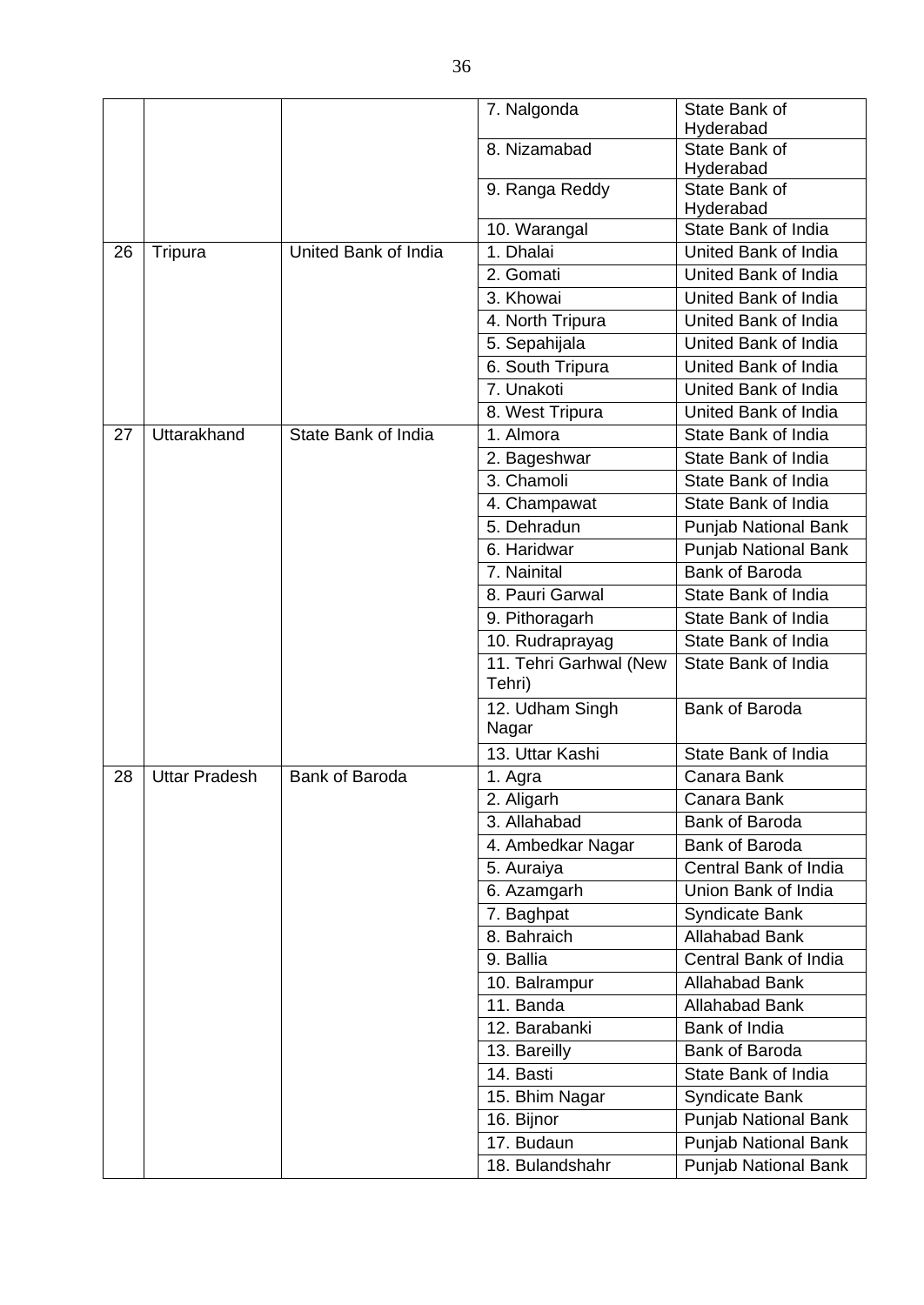|  | 19. Chandauli                       | Union Bank of India         |
|--|-------------------------------------|-----------------------------|
|  | 20. Chhtrapati Sahuji               | <b>Bank of Baroda</b>       |
|  | Maharaj Nagar                       |                             |
|  | 21. Chitrakoot                      | <b>Allahabad Bank</b>       |
|  | 22. Deoria                          | Central Bank of India       |
|  | 23. Etah                            | Canara Bank                 |
|  | 24. Etawah                          | Central Bank of India       |
|  | 25. Faizabad                        | <b>Bank of Baroda</b>       |
|  | 26. Farukhabad                      | Bank of India               |
|  | 27. Fatehpur                        | <b>Bank of Baroda</b>       |
|  | 28. Firozabad                       | State Bank of India         |
|  | 29. Gautam Buddha<br>Nagar          | Syndicate Bank              |
|  | 30. Ghaziabad                       | <b>Syndicate Bank</b>       |
|  | 31. Ghazipur                        | Union Bank of India         |
|  | 32. Gonda                           | Allahabad Bank              |
|  | 33. Gorakhpur                       | State Bank of India         |
|  | 34. Hamirpur                        | <b>Allahabad Bank</b>       |
|  | 35. Hardoi                          | Bank of India               |
|  | 36. Jalaun                          | <b>Allahabad Bank</b>       |
|  | 37. Jaunpur                         | Union Bank of India         |
|  | 38. Jhansi                          | <b>Punjab National Bank</b> |
|  | 39. Jyotiba Phule<br>Nagar (Amroha) | <b>Syndicate Bank</b>       |
|  | 40. Kannauj                         | Bank of India               |
|  | 41. Kanpur Dehat-Rural              | Bank of Baroda              |
|  | 42. Kanpur Nagar-<br>Urban          | <b>Bank of Baroda</b>       |
|  | 43. Kansi Ram Nagar<br>(Kasganj)    | Canara Bank                 |
|  | 44. Kaushambi                       | Bank of Baroda              |
|  | 45. Kushi Nagar<br>(Padrauna)       | Central Bank of India       |
|  | 46. Lakhimpur-Kheri                 | <b>Allahabad Bank</b>       |
|  | 47. Lalitpur                        | <b>Punjab National Bank</b> |
|  | 48. Lucknow                         | Bank of India               |
|  | 49. Mahamaya Nagar<br>(Hathras)     | Canara Bank                 |
|  | 50. Maharajganj                     | State Bank of India         |
|  | 51. Mahoba                          | <b>Allahabad Bank</b>       |
|  | 52. Mainpuri                        | Bank of India               |
|  | 53. Mathura                         | Syndicate Bank              |
|  | 54. Mau (Mau Nath<br>Bahnjan)       | Union Bank of India         |
|  | 55. Meerut                          | Syndicate Bank              |
|  |                                     |                             |
|  | 56. Mirzapur                        | <b>Allahabad Bank</b>       |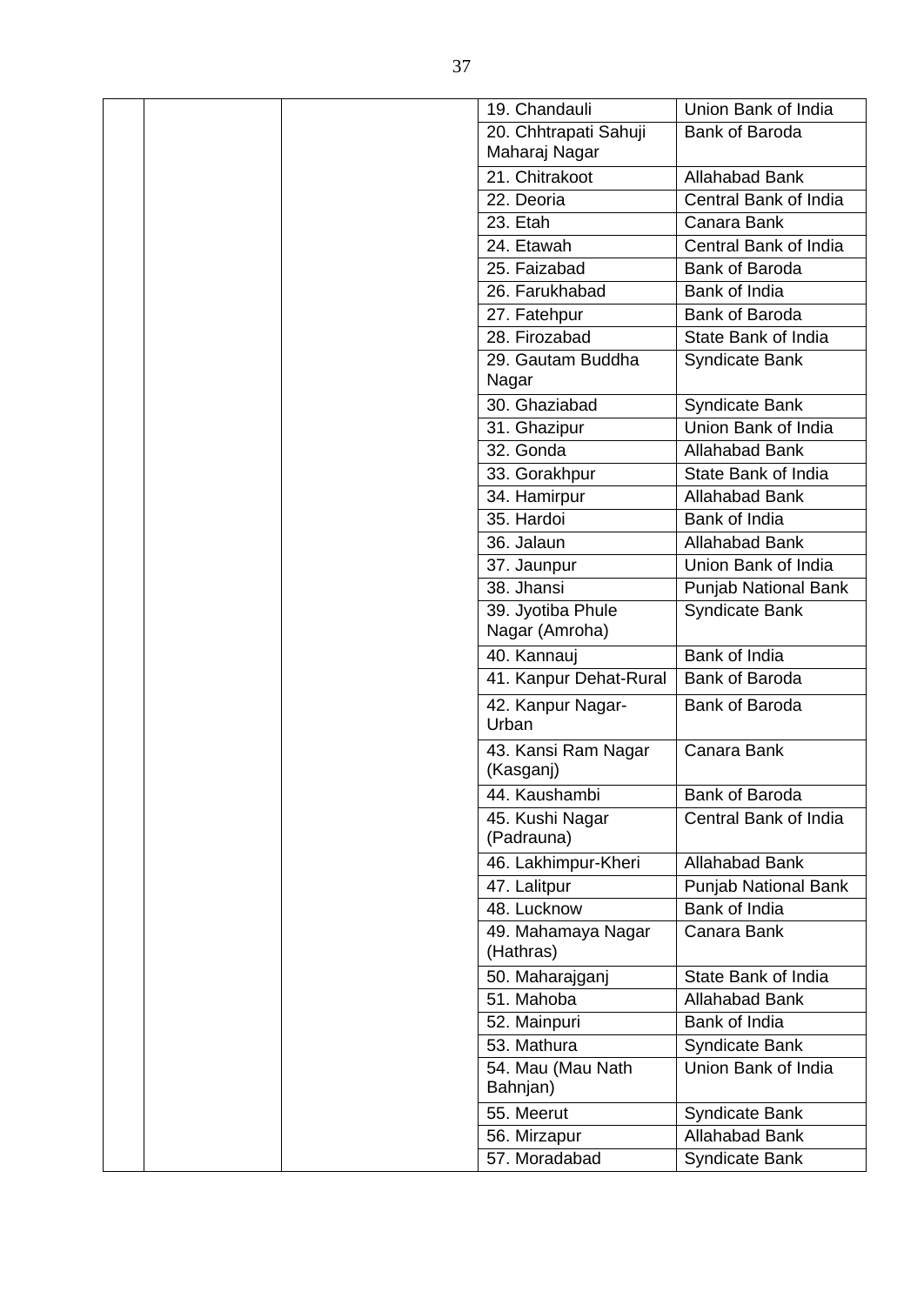|    |                 |                             | 58. Muzaffarnagar                   | <b>Punjab National Bank</b> |
|----|-----------------|-----------------------------|-------------------------------------|-----------------------------|
|    |                 |                             | 59. Panchsheel Nagar                | <b>Syndicate Bank</b>       |
|    |                 |                             | 60. Pilibhit                        | Bank of Baroda              |
|    |                 |                             | 61. Prabudh Nagar<br>(Shamli)       | Punjab National Bank        |
|    |                 |                             | 62. Pratapgarh                      | Bank of Baroda              |
|    |                 |                             | 63. Rae Bareli                      | Bank of Baroda              |
|    |                 |                             | 64. Rampur                          | <b>Bank of Baroda</b>       |
|    |                 |                             | 65. Saharanpur                      | Punjab National Bank        |
|    |                 |                             | 66. Sant Kabir Nagar                | State Bank of India         |
|    |                 |                             | 67. Sant Ravidas Nagar<br>(Bhadohi) | Union Bank of India         |
|    |                 |                             | 68. Shahjahanpur                    | <b>Bank of Baroda</b>       |
|    |                 |                             | 69. Shravasti                       | <b>Allahabad Bank</b>       |
|    |                 |                             | 70. Siddharth nagar                 | State Bank of India         |
|    |                 |                             | 71. Sitapur                         | <b>Allahabad Bank</b>       |
|    |                 |                             | 72. Sonbhadra                       | <b>Allahabad Bank</b>       |
|    |                 |                             | 73. Sultanpur                       | Bank of Baroda              |
|    |                 |                             | 74. Unnao                           | Bank of India               |
|    |                 |                             | 75. Varanasi                        | Union Bank of India         |
| 29 | West Bengal     | United Bank of India        | 1. Bankura                          | United Bank of India        |
|    |                 |                             | 2. Birbhum                          | <b>UCO Bank</b>             |
|    |                 |                             | 3. Burdwan                          | UCO Bank                    |
|    |                 |                             | 4. Cooch Behar                      | Central Bank of India       |
|    |                 |                             | 5. Dakshin Dinajpur                 | United Bank of India        |
|    |                 |                             | 6. Darjeeling                       | Central Bank of India       |
|    |                 |                             | 7. Hooghly                          | <b>UCO Bank</b>             |
|    |                 |                             | 8. Howrah                           | <b>UCO Bank</b>             |
|    |                 |                             | 9. Jalpaiguri                       | Central Bank of India       |
|    |                 |                             | 10. Kolkata                         | State Bank of India         |
|    |                 |                             | 11. Malda                           | United Bank of India        |
|    |                 |                             | 12. Murshidabad                     | United Bank of India        |
|    |                 |                             | 13. Nadia                           | United Bank of India        |
|    |                 |                             | 14. North 24 Parganas               | <b>Allahabad Bank</b>       |
|    |                 |                             | 15. Pashchim<br>Medinapur           | United Bank of India        |
|    |                 |                             | 16. Purba Medinapur                 | United Bank of India        |
|    |                 |                             | 17. Purulia                         | United Bank of India        |
|    |                 |                             | 18. South 24 Parganas               | United Bank of India        |
|    |                 |                             | 19. Uttar Dinajpur                  | United Bank of India        |
| 30 | Andaman &       | State Bank of India         | 1. Nicobar Islands                  | State Bank of India         |
|    | Nicobar Islands |                             | 2. North& Middle<br>Andaman         | State Bank of India         |
|    |                 |                             | 3. South Andaman                    | State Bank of India         |
| 31 | Chandigarh      | <b>Punjab National Bank</b> | 1. Chandigarh (Rural)               | <b>Punjab National Bank</b> |